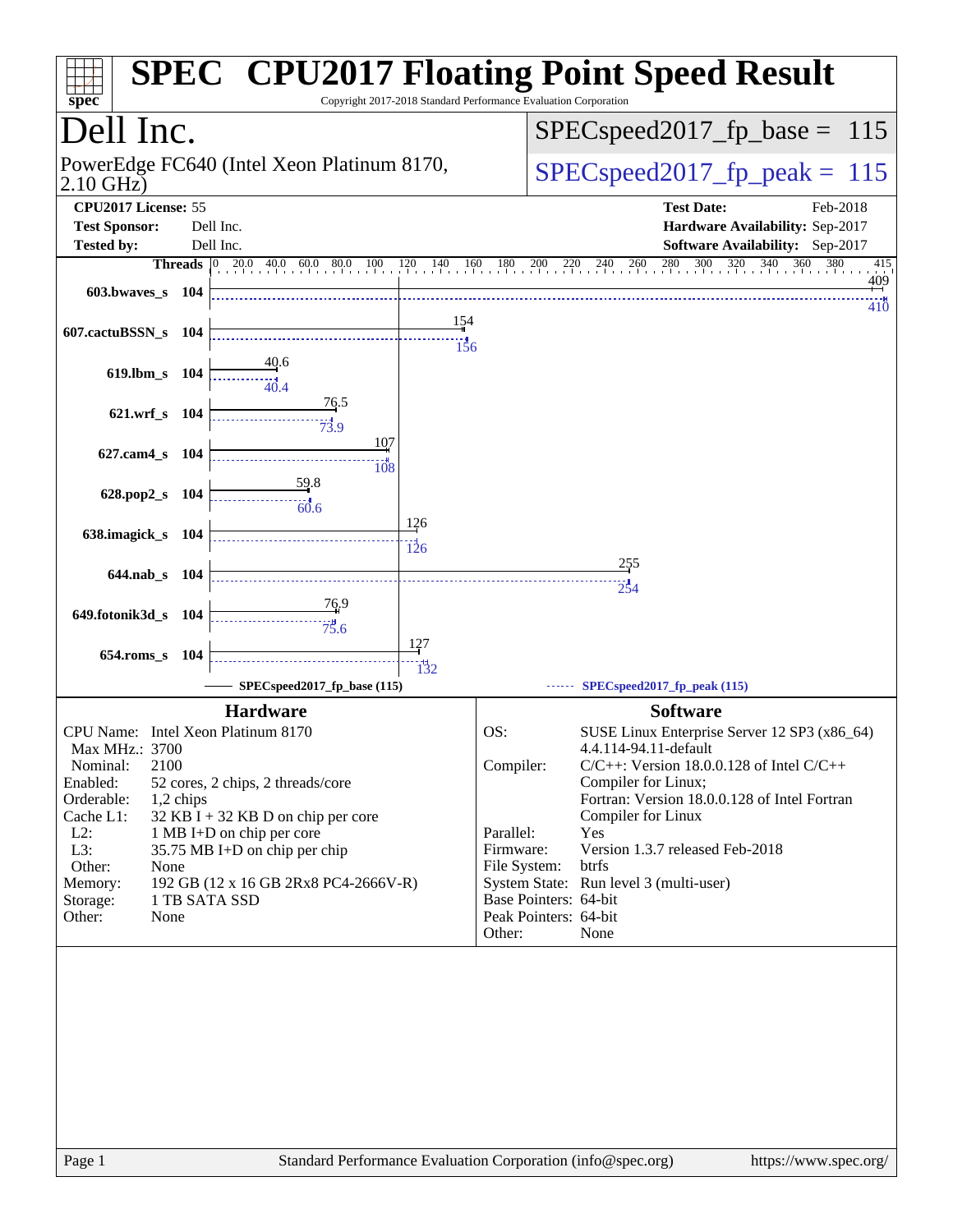

Copyright 2017-2018 Standard Performance Evaluation Corporation

# Dell Inc.

2.10 GHz) PowerEdge FC640 (Intel Xeon Platinum 8170,  $\vert$  SPECspeed2017 fp\_peak = 115

SPECspeed2017 fp base =  $115$ 

**[CPU2017 License:](http://www.spec.org/auto/cpu2017/Docs/result-fields.html#CPU2017License)** 55 **[Test Date:](http://www.spec.org/auto/cpu2017/Docs/result-fields.html#TestDate)** Feb-2018 **[Test Sponsor:](http://www.spec.org/auto/cpu2017/Docs/result-fields.html#TestSponsor)** Dell Inc. **[Hardware Availability:](http://www.spec.org/auto/cpu2017/Docs/result-fields.html#HardwareAvailability)** Sep-2017 **[Tested by:](http://www.spec.org/auto/cpu2017/Docs/result-fields.html#Testedby)** Dell Inc. **[Software Availability:](http://www.spec.org/auto/cpu2017/Docs/result-fields.html#SoftwareAvailability)** Sep-2017

#### **[Results Table](http://www.spec.org/auto/cpu2017/Docs/result-fields.html#ResultsTable)**

|                          | <b>Base</b>                |                |              |                |              | <b>Peak</b>    |       |                |                |              |                |              |                |              |
|--------------------------|----------------------------|----------------|--------------|----------------|--------------|----------------|-------|----------------|----------------|--------------|----------------|--------------|----------------|--------------|
| <b>Benchmark</b>         | <b>Threads</b>             | <b>Seconds</b> | <b>Ratio</b> | <b>Seconds</b> | <b>Ratio</b> | <b>Seconds</b> | Ratio | <b>Threads</b> | <b>Seconds</b> | <b>Ratio</b> | <b>Seconds</b> | <b>Ratio</b> | <b>Seconds</b> | <b>Ratio</b> |
| $603.bwaves$ s           | 104                        | 144            | 409          | 144            | 409          | 147            | 402   | 104            | 143            | 411          | 144            | 409          | <u>144</u>     | 410          |
| 607.cactuBSSN s          | 104                        | 108            | 154          | 108            | 155          | 109            | 153   | 104            | 107            | 156          | 107            | <u>156</u>   | 107            | 156          |
| $619.1$ bm s             | 104                        | 129            | 40.6         | 129            | 40.6         | 129            | 40.5  | 104            | 130            | 40.4         | 129            | 40.5         | 130            | 40.4         |
| $621$ .wrf s             | 104                        | 173            | 76.6         | 174            | 76.2         | 173            | 76.5  | 104            | 180            | 73.7         | 179            | 73.9         | 178            | 74.1         |
| $627$ .cam $4 \text{ s}$ | 104                        | 81.7           | 108          | 82.8           | 107          | 82.9           | 107   | 104            | 82.0           | 108          | 81.9           | 108          | 82.8           | 107          |
| $628.pop2_s$             | 104                        | 198            | 59.8         | 200            | 59.4         | 197            | 60.1  | 104            | 195            | 61.0         | 196            | 60.6         | 197            | 60.4         |
| 638.imagick_s            | 104                        | 115            | 126          | 115            | 126          | 115            | 126   | 104            | 115            | 126          | 115            | 126          | 115            | 125          |
| $644$ .nab s             | 104                        | 68.5           | 255          | 68.6           | 255          | 68.6           | 255   | 104            | 68.7           | 254          | 68.5           | 255          | 68.7           | 254          |
| 649.fotonik3d s          | 104                        | 119            | 76.3         | 117            | 77.9         | <u>119</u>     | 76.9  | 104            | 123            | 74.0         | 121            | 75.6         | 120            | 76.0         |
| $654$ .roms s            | 104                        | 125            | 126          | 124            | <u>127</u>   | 124            | 127   | 104            | <u> 119</u>    | <u>132</u>   | 121            | 130          | 119            | 132          |
|                          | $SPEC speed2017$ fp base = |                | 115          |                |              |                |       |                |                |              |                |              |                |              |

**[SPECspeed2017\\_fp\\_peak =](http://www.spec.org/auto/cpu2017/Docs/result-fields.html#SPECspeed2017fppeak) 115**

Results appear in the [order in which they were run.](http://www.spec.org/auto/cpu2017/Docs/result-fields.html#RunOrder) Bold underlined text [indicates a median measurement](http://www.spec.org/auto/cpu2017/Docs/result-fields.html#Median).

#### **[Operating System Notes](http://www.spec.org/auto/cpu2017/Docs/result-fields.html#OperatingSystemNotes)**

Stack size set to unlimited using "ulimit -s unlimited"

### **[General Notes](http://www.spec.org/auto/cpu2017/Docs/result-fields.html#GeneralNotes)**

Environment variables set by runcpu before the start of the run: KMP\_AFFINITY = "granularity=fine,compact" LD\_LIBRARY\_PATH = "/root/cpu2017/lib/ia32:/root/cpu2017/lib/intel64:/root/cpu2017/je5.0.1-32:/root/cpu2017/je5.0.1-64" OMP\_STACKSIZE = "192M"

 Binaries compiled on a system with 1x Intel Core i7-4790 CPU + 32GB RAM memory using Redhat Enterprise Linux 7.4 Yes: The test sponsor attests, as of date of publication, that CVE-2017-5754 (Meltdown) is mitigated in the system as tested and documented.

 Yes: The test sponsor attests, as of date of publication, that CVE-2017-5753 (Spectre variant 1) is mitigated in the system as tested and documented.

 Yes: The test sponsor attests, as of date of publication, that CVE-2017-5715 (Spectre variant 2) is mitigated in the system as tested and documented.

Transparent Huge Pages enabled by default

Prior to runcpu invocation

Filesystem page cache synced and cleared with:

sync; echo 3> /proc/sys/vm/drop\_caches

#### **[Platform Notes](http://www.spec.org/auto/cpu2017/Docs/result-fields.html#PlatformNotes)**

 BIOS settings: Sub NUMA Cluster disabled Virtualization Technology disabled

**(Continued on next page)**

Page 2 Standard Performance Evaluation Corporation [\(info@spec.org\)](mailto:info@spec.org) <https://www.spec.org/>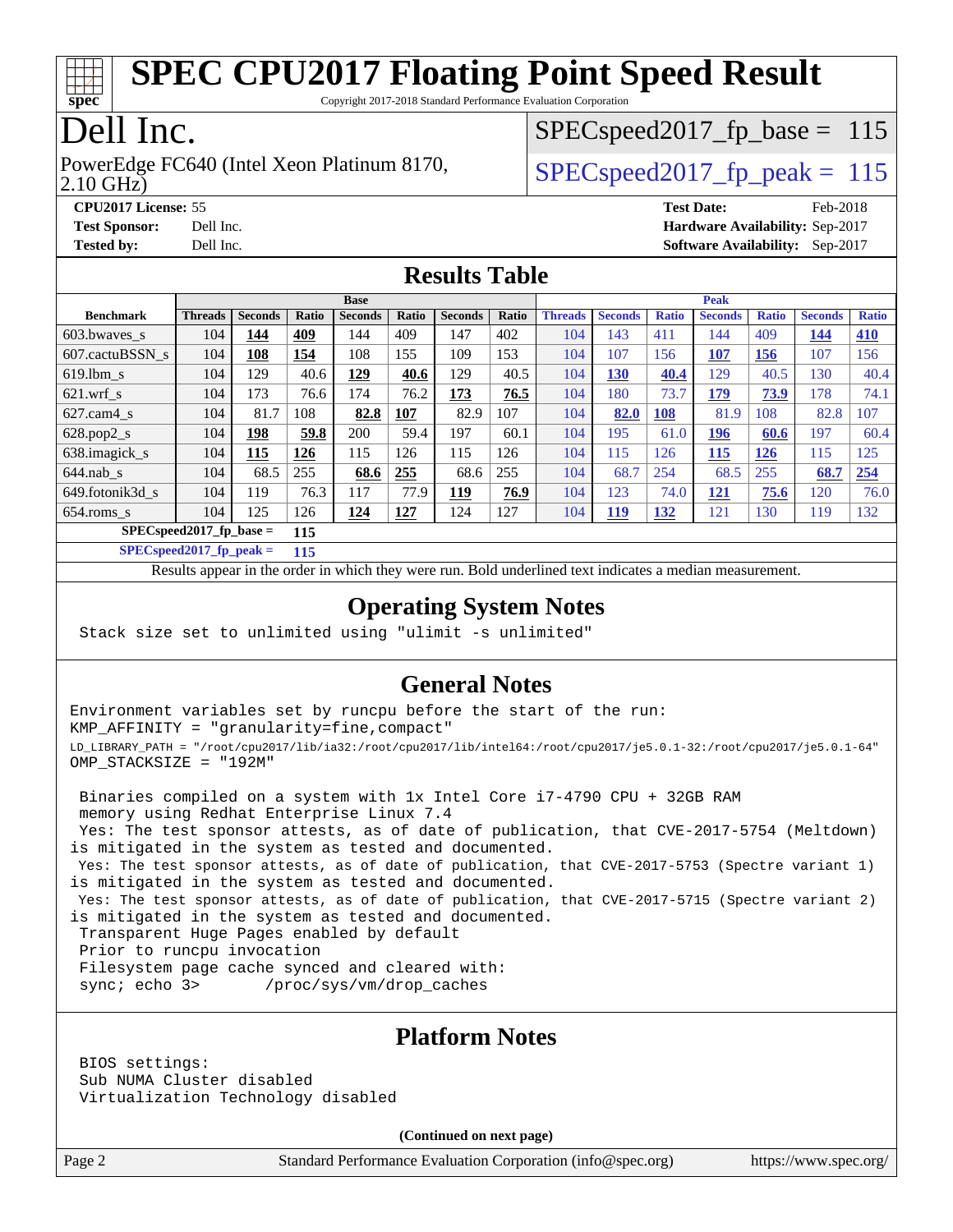

Copyright 2017-2018 Standard Performance Evaluation Corporation

# Dell Inc.

2.10 GHz) PowerEdge FC640 (Intel Xeon Platinum 8170,  $\vert$  SPECspeed2017 fp\_peak = 115

SPECspeed2017 fp base =  $115$ 

**[CPU2017 License:](http://www.spec.org/auto/cpu2017/Docs/result-fields.html#CPU2017License)** 55 **[Test Date:](http://www.spec.org/auto/cpu2017/Docs/result-fields.html#TestDate)** Feb-2018 **[Test Sponsor:](http://www.spec.org/auto/cpu2017/Docs/result-fields.html#TestSponsor)** Dell Inc. **[Hardware Availability:](http://www.spec.org/auto/cpu2017/Docs/result-fields.html#HardwareAvailability)** Sep-2017 **[Tested by:](http://www.spec.org/auto/cpu2017/Docs/result-fields.html#Testedby)** Dell Inc. **[Software Availability:](http://www.spec.org/auto/cpu2017/Docs/result-fields.html#SoftwareAvailability)** Sep-2017

#### **[Platform Notes \(Continued\)](http://www.spec.org/auto/cpu2017/Docs/result-fields.html#PlatformNotes)**

Page 3 Standard Performance Evaluation Corporation [\(info@spec.org\)](mailto:info@spec.org) <https://www.spec.org/> System Profile set to Custom CPU Performance set to Maximum Performance C States set to Autonomous C1EE disabled Uncore Frequency set to Dynamic Energy Efficiency Policy set to Performance Memory Patrol Scrub disabled Logical Processor enabled CPU Interconnect Bus Link Power Management disabled PCI ASPM L1 Link Power Management disabled Sysinfo program /root/cpu2017/bin/sysinfo Rev: r5797 of 2017-06-14 96c45e4568ad54c135fd618bcc091c0f running on linux-4l3n Sat Feb 24 11:40:49 2018 SUT (System Under Test) info as seen by some common utilities. For more information on this section, see <https://www.spec.org/cpu2017/Docs/config.html#sysinfo> From /proc/cpuinfo model name : Intel(R) Xeon(R) Platinum 8170 CPU @ 2.10GHz 2 "physical id"s (chips) 104 "processors" cores, siblings (Caution: counting these is hw and system dependent. The following excerpts from /proc/cpuinfo might not be reliable. Use with caution.) cpu cores : 26 siblings : 52 physical 0: cores 0 1 2 3 4 5 6 8 9 10 11 12 13 16 17 18 19 20 21 22 24 25 26 27 28 29 physical 1: cores 0 1 2 3 4 5 6 8 9 10 11 12 13 16 17 18 19 20 21 22 24 25 26 27 28 29 From lscpu: Architecture: x86\_64 CPU op-mode(s): 32-bit, 64-bit Byte Order: Little Endian CPU(s): 104 On-line CPU(s) list: 0-103 Thread(s) per core: 2 Core(s) per socket: 26 Socket(s): 2 NUMA node(s): 2 Vendor ID: GenuineIntel CPU family: 6 Model: 85 Model name:  $Intel(R)$  Xeon(R) Platinum 8170 CPU @ 2.10GHz Stepping: 4 CPU MHz: 2100.098 **(Continued on next page)**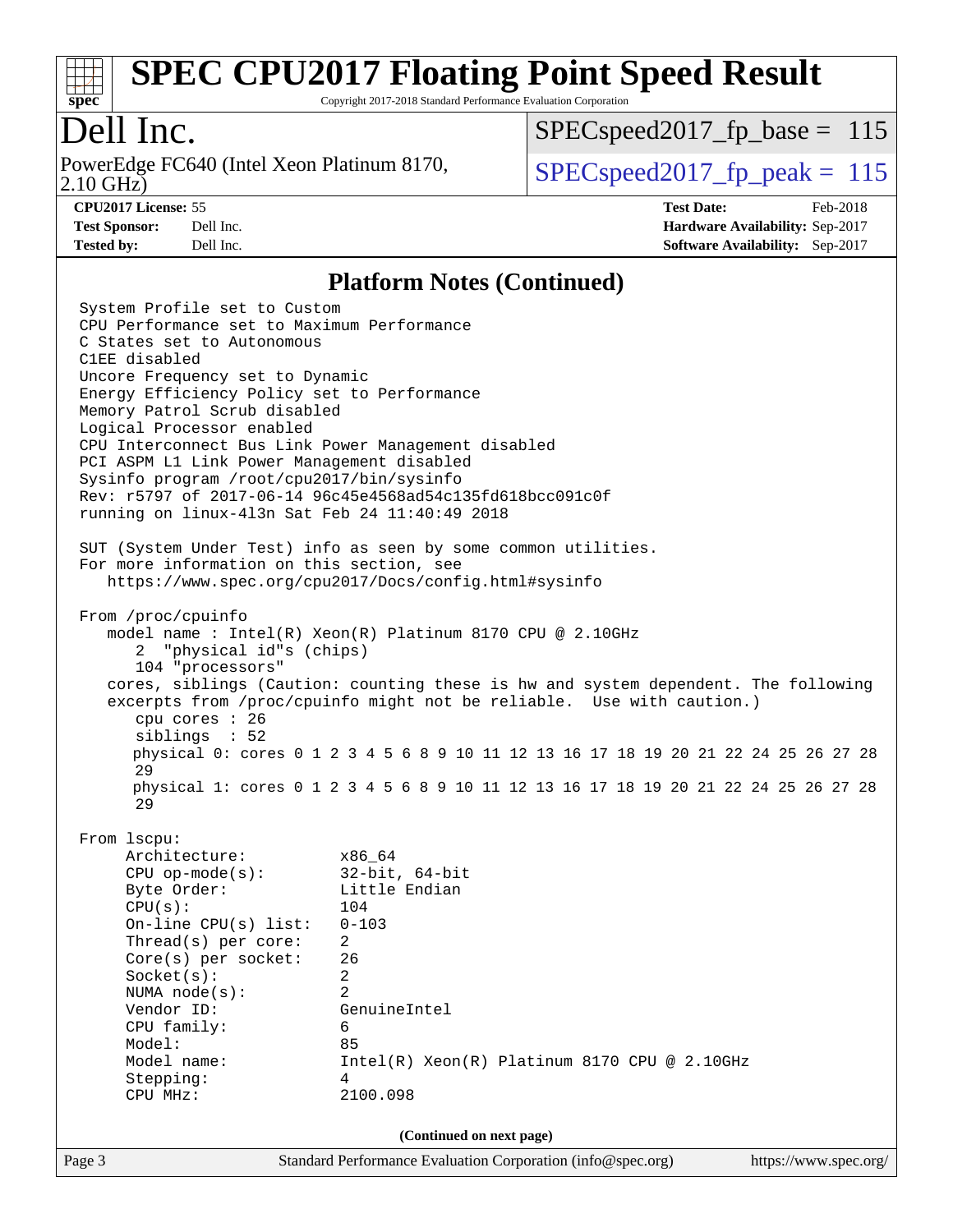

Copyright 2017-2018 Standard Performance Evaluation Corporation

# Dell Inc.

2.10 GHz) PowerEdge FC640 (Intel Xeon Platinum 8170,  $\boxed{\text{SPEC speed2017\_fp\_peak} = 115}$ 

[SPECspeed2017\\_fp\\_base =](http://www.spec.org/auto/cpu2017/Docs/result-fields.html#SPECspeed2017fpbase) 115

**[CPU2017 License:](http://www.spec.org/auto/cpu2017/Docs/result-fields.html#CPU2017License)** 55 **[Test Date:](http://www.spec.org/auto/cpu2017/Docs/result-fields.html#TestDate)** Feb-2018 **[Test Sponsor:](http://www.spec.org/auto/cpu2017/Docs/result-fields.html#TestSponsor)** Dell Inc. **[Hardware Availability:](http://www.spec.org/auto/cpu2017/Docs/result-fields.html#HardwareAvailability)** Sep-2017 **[Tested by:](http://www.spec.org/auto/cpu2017/Docs/result-fields.html#Testedby)** Dell Inc. **[Software Availability:](http://www.spec.org/auto/cpu2017/Docs/result-fields.html#SoftwareAvailability)** Sep-2017

#### **[Platform Notes \(Continued\)](http://www.spec.org/auto/cpu2017/Docs/result-fields.html#PlatformNotes)**

|                                                   | I lation in Twics (Continueu)                                                                                                                                                                                                                                                                                                                                                                                                                                                                                                                                                                                                                                      |  |  |  |  |  |  |
|---------------------------------------------------|--------------------------------------------------------------------------------------------------------------------------------------------------------------------------------------------------------------------------------------------------------------------------------------------------------------------------------------------------------------------------------------------------------------------------------------------------------------------------------------------------------------------------------------------------------------------------------------------------------------------------------------------------------------------|--|--|--|--|--|--|
| BogoMIPS:                                         | 4200.19                                                                                                                                                                                                                                                                                                                                                                                                                                                                                                                                                                                                                                                            |  |  |  |  |  |  |
| Virtualization:                                   | $VT - x$                                                                                                                                                                                                                                                                                                                                                                                                                                                                                                                                                                                                                                                           |  |  |  |  |  |  |
| Lld cache:                                        | 32K                                                                                                                                                                                                                                                                                                                                                                                                                                                                                                                                                                                                                                                                |  |  |  |  |  |  |
| Lli cache:                                        | 32K                                                                                                                                                                                                                                                                                                                                                                                                                                                                                                                                                                                                                                                                |  |  |  |  |  |  |
| $L2$ cache:                                       | 1024K                                                                                                                                                                                                                                                                                                                                                                                                                                                                                                                                                                                                                                                              |  |  |  |  |  |  |
| L3 cache:                                         | 36608K                                                                                                                                                                                                                                                                                                                                                                                                                                                                                                                                                                                                                                                             |  |  |  |  |  |  |
| NUMA node0 CPU(s):                                |                                                                                                                                                                                                                                                                                                                                                                                                                                                                                                                                                                                                                                                                    |  |  |  |  |  |  |
| NUMA node1 CPU(s):                                | 0,2,4,6,8,10,12,14,16,18,20,22,24,26,28,30,32,34,36,38,40,42,44,46,48,50,52,54,56,<br>, 60, 62, 64, 66, 68, 70, 72, 74, 76, 78, 80, 82, 84, 86, 88, 90, 92, 94, 96, 98, 100, 102                                                                                                                                                                                                                                                                                                                                                                                                                                                                                   |  |  |  |  |  |  |
| Flagg:                                            | 1, 3, 5, 7, 9, 11, 13, 15, 17, 19, 21, 23, 25, 27, 29, 31, 33, 35, 37, 39, 41, 43, 45, 47, 49, 51, 53, 55, 57, 59<br>,61,63,65,67,69,71,73,75,77,79,81,83,85,87,89,91,93,95,97,99,101,103<br>fpu vme de pse tsc msr pae mce cx8 apic sep mtrr pge mca cmov<br>pat pse36 clflush dts acpi mmx fxsr sse sse2 ss ht tm pbe syscall nx pdpelgb rdtscp                                                                                                                                                                                                                                                                                                                  |  |  |  |  |  |  |
|                                                   | lm constant_tsc art arch_perfmon pebs bts rep_good nopl xtopology nonstop_tsc<br>aperfmperf eagerfpu pni pclmulqdq dtes64 monitor ds_cpl vmx smx est tm2 ssse3 sdbg<br>fma cx16 xtpr pdcm pcid dca sse4_1 sse4_2 x2apic movbe popcnt tsc_deadline_timer aes<br>xsave avx f16c rdrand lahf_lm abm 3dnowprefetch ida arat epb invpcid_single pln pts<br>dtherm intel_pt rsb_ctxsw spec_ctrl retpoline kaiser tpr_shadow vnmi flexpriority<br>ept vpid fsgsbase tsc_adjust bmil hle avx2 smep bmi2 erms invpcid rtm cqm mpx<br>avx512f avx512dq rdseed adx smap clflushopt clwb avx512cd avx512bw avx512vl xsaveopt<br>xsavec xgetbv1 cqm_llc cqm_occup_llc pku ospke |  |  |  |  |  |  |
| /proc/cpuinfo cache data<br>cache size : 36608 KB |                                                                                                                                                                                                                                                                                                                                                                                                                                                                                                                                                                                                                                                                    |  |  |  |  |  |  |
| physical chip.<br>$available: 2 nodes (0-1)$      | From numactl --hardware WARNING: a numactl 'node' might or might not correspond to a                                                                                                                                                                                                                                                                                                                                                                                                                                                                                                                                                                               |  |  |  |  |  |  |
| node 0 size: 95349 MB                             | node 0 cpus: 0 2 4 6 8 10 12 14 16 18 20 22 24 26 28 30 32 34 36 38 40 42 44 46 48 50<br>52 54 56 58 60 62 64 66 68 70 72 74 76 78 80 82 84 86 88 90 92 94 96 98 100 102                                                                                                                                                                                                                                                                                                                                                                                                                                                                                           |  |  |  |  |  |  |
| node 0 free: 91347 MB                             |                                                                                                                                                                                                                                                                                                                                                                                                                                                                                                                                                                                                                                                                    |  |  |  |  |  |  |
| node 1 size: 96744 MB                             | node 1 cpus: 1 3 5 7 9 11 13 15 17 19 21 23 25 27 29 31 33 35 37 39 41 43 45 47 49 51<br>53 55 57 59 61 63 65 67 69 71 73 75 77 79 81 83 85 87 89 91 93 95 97 99 101 103                                                                                                                                                                                                                                                                                                                                                                                                                                                                                           |  |  |  |  |  |  |
| node 1 free: 92530 MB                             |                                                                                                                                                                                                                                                                                                                                                                                                                                                                                                                                                                                                                                                                    |  |  |  |  |  |  |
| node distances:                                   |                                                                                                                                                                                                                                                                                                                                                                                                                                                                                                                                                                                                                                                                    |  |  |  |  |  |  |
| node<br>$\mathsf{O}$<br>1                         |                                                                                                                                                                                                                                                                                                                                                                                                                                                                                                                                                                                                                                                                    |  |  |  |  |  |  |
| 21<br>0 :<br>10                                   |                                                                                                                                                                                                                                                                                                                                                                                                                                                                                                                                                                                                                                                                    |  |  |  |  |  |  |
| 1:<br>21<br>10                                    |                                                                                                                                                                                                                                                                                                                                                                                                                                                                                                                                                                                                                                                                    |  |  |  |  |  |  |
| From /proc/meminfo<br>MemTotal:                   |                                                                                                                                                                                                                                                                                                                                                                                                                                                                                                                                                                                                                                                                    |  |  |  |  |  |  |
| 196703712 kB<br>HugePages_Total:                  | 0                                                                                                                                                                                                                                                                                                                                                                                                                                                                                                                                                                                                                                                                  |  |  |  |  |  |  |
| Hugepagesize:                                     | 2048 kB                                                                                                                                                                                                                                                                                                                                                                                                                                                                                                                                                                                                                                                            |  |  |  |  |  |  |
|                                                   |                                                                                                                                                                                                                                                                                                                                                                                                                                                                                                                                                                                                                                                                    |  |  |  |  |  |  |
|                                                   | (Continued on next page)                                                                                                                                                                                                                                                                                                                                                                                                                                                                                                                                                                                                                                           |  |  |  |  |  |  |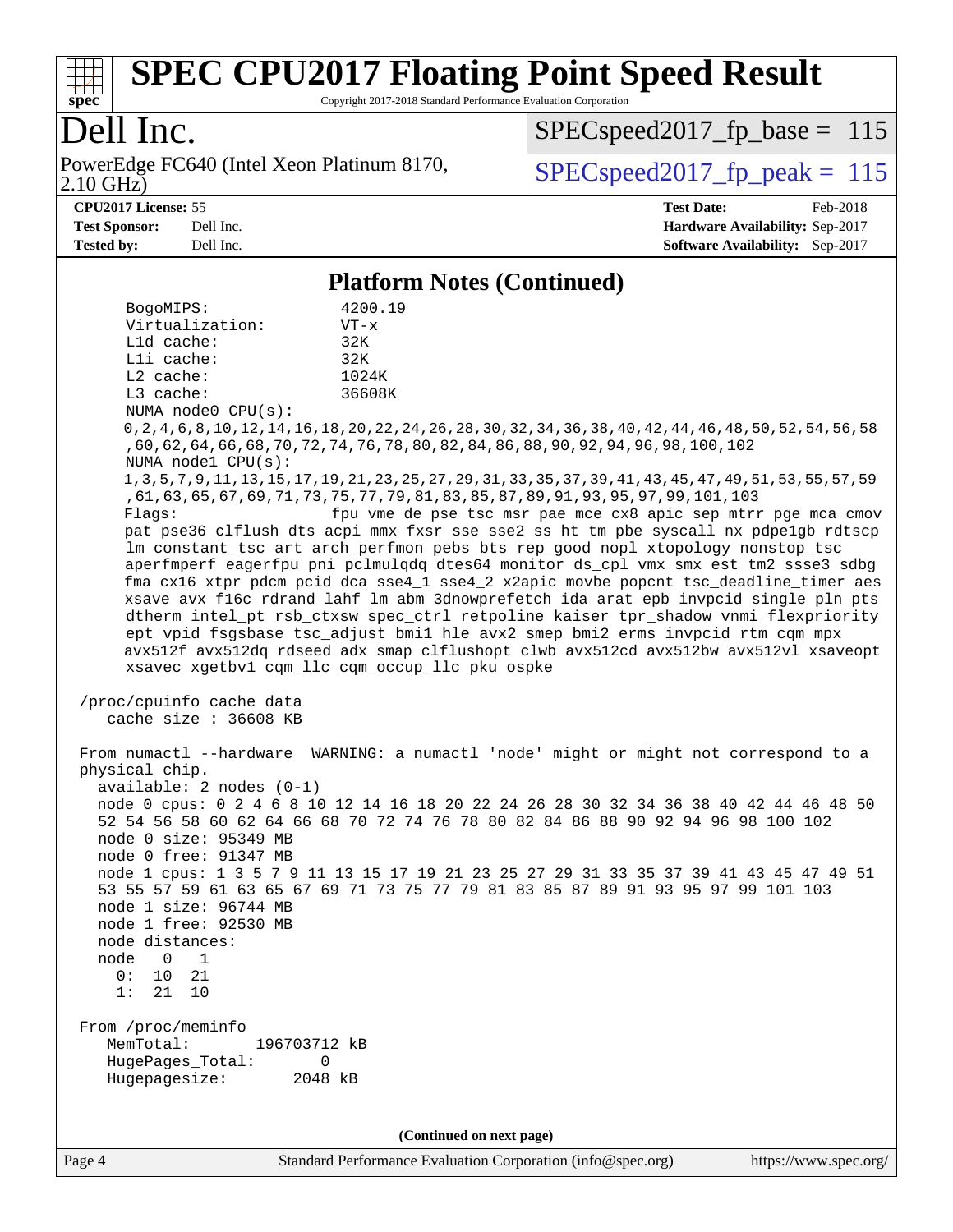

Copyright 2017-2018 Standard Performance Evaluation Corporation

### Dell Inc.

2.10 GHz) PowerEdge FC640 (Intel Xeon Platinum 8170,  $\boxed{\text{SPEC speed2017\_fp\_peak} = 115}$ 

[SPECspeed2017\\_fp\\_base =](http://www.spec.org/auto/cpu2017/Docs/result-fields.html#SPECspeed2017fpbase) 115

**[Tested by:](http://www.spec.org/auto/cpu2017/Docs/result-fields.html#Testedby)** Dell Inc. **[Software Availability:](http://www.spec.org/auto/cpu2017/Docs/result-fields.html#SoftwareAvailability)** Sep-2017

**[CPU2017 License:](http://www.spec.org/auto/cpu2017/Docs/result-fields.html#CPU2017License)** 55 **[Test Date:](http://www.spec.org/auto/cpu2017/Docs/result-fields.html#TestDate)** Feb-2018 **[Test Sponsor:](http://www.spec.org/auto/cpu2017/Docs/result-fields.html#TestSponsor)** Dell Inc. **[Hardware Availability:](http://www.spec.org/auto/cpu2017/Docs/result-fields.html#HardwareAvailability)** Sep-2017

#### **[Platform Notes \(Continued\)](http://www.spec.org/auto/cpu2017/Docs/result-fields.html#PlatformNotes)**

| From /etc/*release* /etc/*version*<br>SuSE-release:                                                                                                                                                                                                                 |  |  |  |  |  |
|---------------------------------------------------------------------------------------------------------------------------------------------------------------------------------------------------------------------------------------------------------------------|--|--|--|--|--|
| SUSE Linux Enterprise Server 12 (x86_64)                                                                                                                                                                                                                            |  |  |  |  |  |
| $VERSION = 12$<br>$PATCHLEVEL = 3$                                                                                                                                                                                                                                  |  |  |  |  |  |
| # This file is deprecated and will be removed in a future service pack or release.                                                                                                                                                                                  |  |  |  |  |  |
| # Please check /etc/os-release for details about this release.<br>os-release:                                                                                                                                                                                       |  |  |  |  |  |
| NAME="SLES"                                                                                                                                                                                                                                                         |  |  |  |  |  |
| VERSION="12-SP3"<br>VERSION ID="12.3"                                                                                                                                                                                                                               |  |  |  |  |  |
| PRETTY_NAME="SUSE Linux Enterprise Server 12 SP3"                                                                                                                                                                                                                   |  |  |  |  |  |
| ID="sles"<br>$ANSI$ _COLOR=" $0:32$ "                                                                                                                                                                                                                               |  |  |  |  |  |
| CPE_NAME="cpe:/o:suse:sles:12:sp3"                                                                                                                                                                                                                                  |  |  |  |  |  |
| uname $-a$ :                                                                                                                                                                                                                                                        |  |  |  |  |  |
| Linux linux-413n 4.4.114-94.11-default #1 SMP Thu Feb 1 19:28:26 UTC 2018 (4309ff9)<br>x86_64 x86_64 x86_64 GNU/Linux                                                                                                                                               |  |  |  |  |  |
| run-level 3 Feb 24 01:18                                                                                                                                                                                                                                            |  |  |  |  |  |
| SPEC is set to: /root/cpu2017                                                                                                                                                                                                                                       |  |  |  |  |  |
| Filesystem<br>Size Used Avail Use% Mounted on<br>Type<br>/dev/sda7<br>btrfs 855G<br>49G 806G<br>$6\%$ /                                                                                                                                                             |  |  |  |  |  |
| Additional information from dmidecode follows. WARNING: Use caution when you interpret<br>this section. The 'dmidecode' program reads system data which is "intended to allow<br>hardware to be accurately determined", but the intent may not be met, as there are |  |  |  |  |  |
| frequent changes to hardware, firmware, and the "DMTF SMBIOS" standard.<br>BIOS Dell Inc. 1.3.7 02/09/2018                                                                                                                                                          |  |  |  |  |  |
| Memory:<br>2x 002C00B3002C 18ASF2G72PDZ-2G6D1 16 GB 2 rank 2666                                                                                                                                                                                                     |  |  |  |  |  |
| 10x 00AD00B300AD HMA82GR7AFR8N-VK 16 GB 2 rank 2666                                                                                                                                                                                                                 |  |  |  |  |  |
| 4x Not Specified Not Specified                                                                                                                                                                                                                                      |  |  |  |  |  |
| (End of data from sysinfo program)                                                                                                                                                                                                                                  |  |  |  |  |  |
| <b>Compiler Version Notes</b>                                                                                                                                                                                                                                       |  |  |  |  |  |
| 619.1bm_s(base) 638.imagick_s(base, peak) 644.nab_s(base, peak)<br>CC.                                                                                                                                                                                              |  |  |  |  |  |
| icc (ICC) 18.0.0 20170811<br>Copyright (C) 1985-2017 Intel Corporation. All rights reserved.                                                                                                                                                                        |  |  |  |  |  |
|                                                                                                                                                                                                                                                                     |  |  |  |  |  |
| (Continued on next page)                                                                                                                                                                                                                                            |  |  |  |  |  |

Page 5 Standard Performance Evaluation Corporation [\(info@spec.org\)](mailto:info@spec.org) <https://www.spec.org/>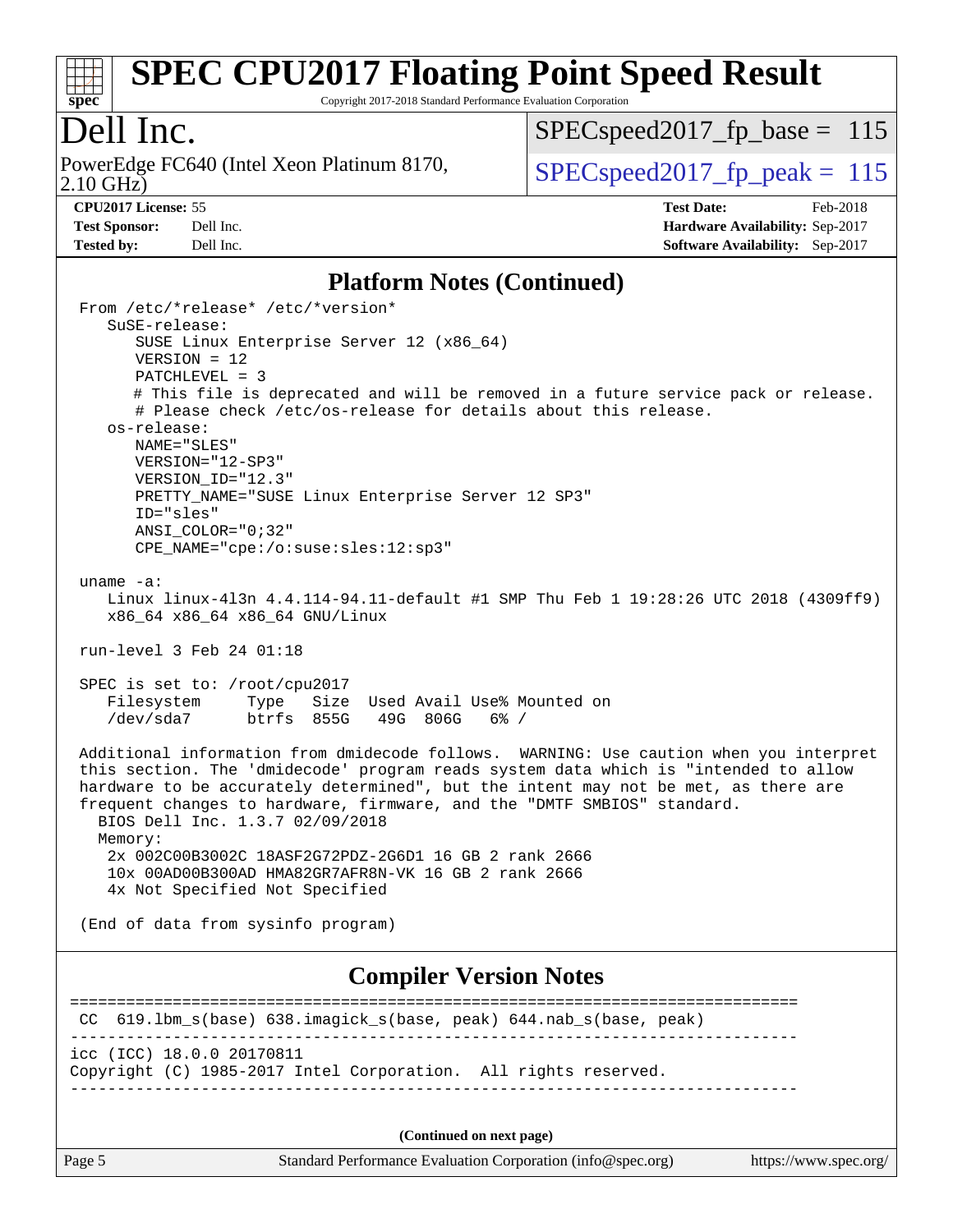

Copyright 2017-2018 Standard Performance Evaluation Corporation

# Dell Inc.

2.10 GHz) PowerEdge FC640 (Intel Xeon Platinum 8170,  $\boxed{\text{SPEC speed2017\_fp\_peak} = 115}$ 

[SPECspeed2017\\_fp\\_base =](http://www.spec.org/auto/cpu2017/Docs/result-fields.html#SPECspeed2017fpbase) 115

**[CPU2017 License:](http://www.spec.org/auto/cpu2017/Docs/result-fields.html#CPU2017License)** 55 **[Test Date:](http://www.spec.org/auto/cpu2017/Docs/result-fields.html#TestDate)** Feb-2018 **[Test Sponsor:](http://www.spec.org/auto/cpu2017/Docs/result-fields.html#TestSponsor)** Dell Inc. **[Hardware Availability:](http://www.spec.org/auto/cpu2017/Docs/result-fields.html#HardwareAvailability)** Sep-2017 **[Tested by:](http://www.spec.org/auto/cpu2017/Docs/result-fields.html#Testedby)** Dell Inc. **[Software Availability:](http://www.spec.org/auto/cpu2017/Docs/result-fields.html#SoftwareAvailability)** Sep-2017

### **[Compiler Version Notes \(Continued\)](http://www.spec.org/auto/cpu2017/Docs/result-fields.html#CompilerVersionNotes)**

| $619.1$ bm $s$ (peak)<br>CC                                                                                                                                         |  |  |  |  |  |  |
|---------------------------------------------------------------------------------------------------------------------------------------------------------------------|--|--|--|--|--|--|
| icc (ICC) 18.0.0 20170811<br>Copyright (C) 1985-2017 Intel Corporation. All rights reserved.                                                                        |  |  |  |  |  |  |
| 607.cactuBSSN_s(base)<br>FC.                                                                                                                                        |  |  |  |  |  |  |
| icpc (ICC) 18.0.0 20170811<br>Copyright (C) 1985-2017 Intel Corporation. All rights reserved.<br>icc (ICC) 18.0.0 20170811                                          |  |  |  |  |  |  |
| Copyright (C) 1985-2017 Intel Corporation. All rights reserved.<br>ifort (IFORT) 18.0.0 20170811                                                                    |  |  |  |  |  |  |
| Copyright (C) 1985-2017 Intel Corporation. All rights reserved.                                                                                                     |  |  |  |  |  |  |
| 607.cactuBSSN_s(peak)<br>FC                                                                                                                                         |  |  |  |  |  |  |
| icpc (ICC) 18.0.0 20170811<br>Copyright (C) 1985-2017 Intel Corporation. All rights reserved.<br>icc (ICC) 18.0.0 20170811                                          |  |  |  |  |  |  |
| Copyright (C) 1985-2017 Intel Corporation. All rights reserved.<br>ifort (IFORT) 18.0.0 20170811<br>Copyright (C) 1985-2017 Intel Corporation. All rights reserved. |  |  |  |  |  |  |
|                                                                                                                                                                     |  |  |  |  |  |  |
| FC 603.bwaves_s(base) 649.fotonik3d_s(base) 654.roms_s(base)                                                                                                        |  |  |  |  |  |  |
| ifort (IFORT) 18.0.0 20170811<br>Copyright (C) 1985-2017 Intel Corporation. All rights reserved.                                                                    |  |  |  |  |  |  |
| 603.bwaves_s(peak) 649.fotonik3d_s(peak) 654.roms_s(peak)<br>FC                                                                                                     |  |  |  |  |  |  |
| ifort (IFORT) 18.0.0 20170811<br>Copyright (C) 1985-2017 Intel Corporation. All rights reserved.                                                                    |  |  |  |  |  |  |
| $621.wrf_s(base)$ $627.cam4_s(base, peak)$ $628.pop2_s(base)$                                                                                                       |  |  |  |  |  |  |
| (Continued on next page)                                                                                                                                            |  |  |  |  |  |  |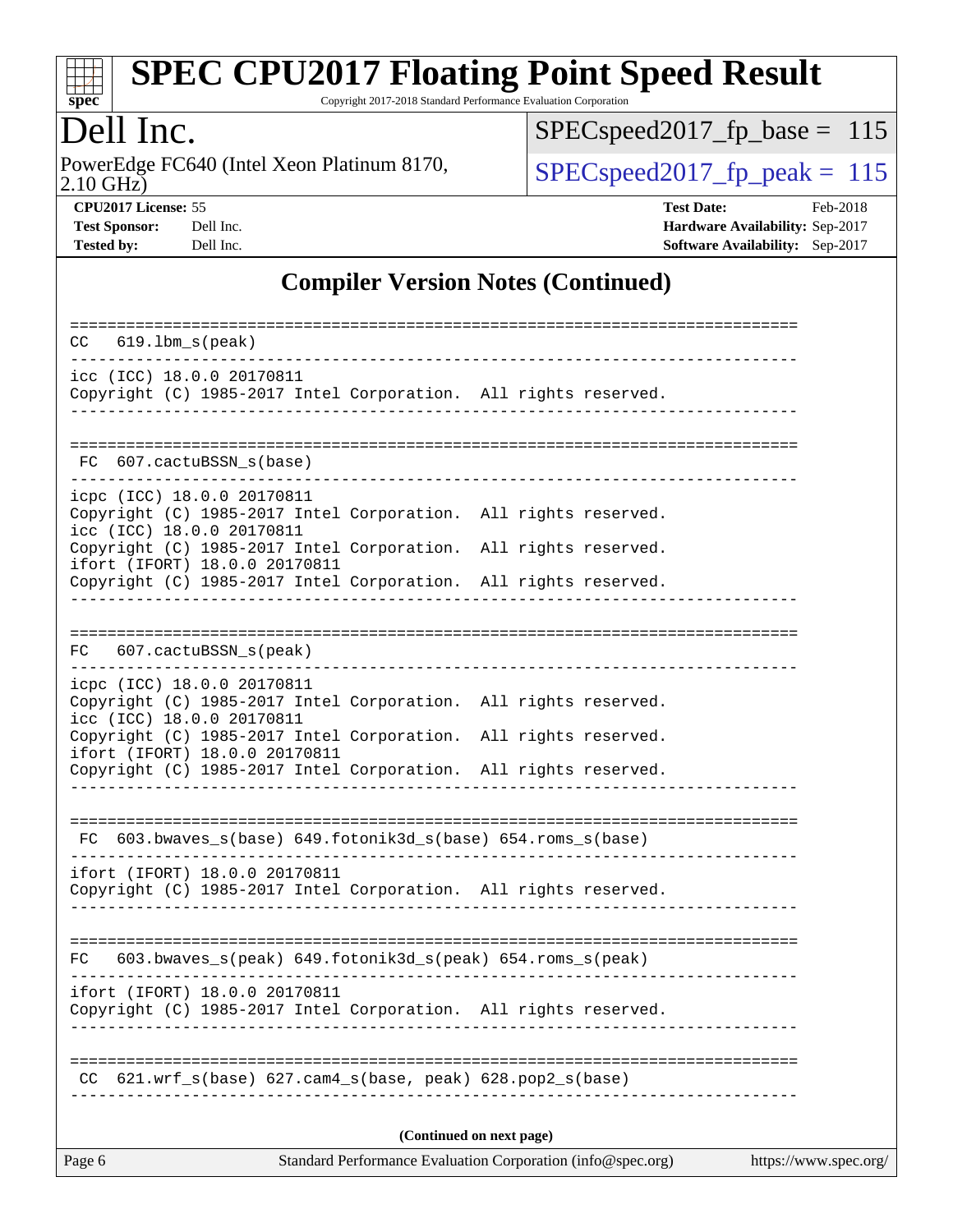

Copyright 2017-2018 Standard Performance Evaluation Corporation

# Dell Inc.

2.10 GHz) PowerEdge FC640 (Intel Xeon Platinum 8170,  $\vert$  SPECspeed2017 fp\_peak = 115

 $SPEC speed2017_fp\_base = 115$ 

**[Tested by:](http://www.spec.org/auto/cpu2017/Docs/result-fields.html#Testedby)** Dell Inc. **[Software Availability:](http://www.spec.org/auto/cpu2017/Docs/result-fields.html#SoftwareAvailability)** Sep-2017

**[CPU2017 License:](http://www.spec.org/auto/cpu2017/Docs/result-fields.html#CPU2017License)** 55 **[Test Date:](http://www.spec.org/auto/cpu2017/Docs/result-fields.html#TestDate)** Feb-2018 **[Test Sponsor:](http://www.spec.org/auto/cpu2017/Docs/result-fields.html#TestSponsor)** Dell Inc. **[Hardware Availability:](http://www.spec.org/auto/cpu2017/Docs/result-fields.html#HardwareAvailability)** Sep-2017

### **[Compiler Version Notes \(Continued\)](http://www.spec.org/auto/cpu2017/Docs/result-fields.html#CompilerVersionNotes)**

| ifort (IFORT) 18.0.0 20170811<br>Copyright (C) 1985-2017 Intel Corporation. All rights reserved.<br>icc (ICC) 18.0.0 20170811 |  |
|-------------------------------------------------------------------------------------------------------------------------------|--|
| Copyright (C) 1985-2017 Intel Corporation. All rights reserved.                                                               |  |
|                                                                                                                               |  |
| $CC$ 621.wrf $s$ (peak) 628.pop2 $s$ (peak)                                                                                   |  |
| ifort (IFORT) 18.0.0 20170811                                                                                                 |  |
| Copyright (C) 1985-2017 Intel Corporation. All rights reserved.<br>icc (ICC) 18.0.0 20170811                                  |  |
| Copyright (C) 1985-2017 Intel Corporation. All rights reserved.                                                               |  |

# **[Base Compiler Invocation](http://www.spec.org/auto/cpu2017/Docs/result-fields.html#BaseCompilerInvocation)**

[C benchmarks](http://www.spec.org/auto/cpu2017/Docs/result-fields.html#Cbenchmarks): [icc](http://www.spec.org/cpu2017/results/res2018q1/cpu2017-20180305-03810.flags.html#user_CCbase_intel_icc_18.0_66fc1ee009f7361af1fbd72ca7dcefbb700085f36577c54f309893dd4ec40d12360134090235512931783d35fd58c0460139e722d5067c5574d8eaf2b3e37e92)

[Fortran benchmarks](http://www.spec.org/auto/cpu2017/Docs/result-fields.html#Fortranbenchmarks): [ifort](http://www.spec.org/cpu2017/results/res2018q1/cpu2017-20180305-03810.flags.html#user_FCbase_intel_ifort_18.0_8111460550e3ca792625aed983ce982f94888b8b503583aa7ba2b8303487b4d8a21a13e7191a45c5fd58ff318f48f9492884d4413fa793fd88dd292cad7027ca)

[Benchmarks using both Fortran and C](http://www.spec.org/auto/cpu2017/Docs/result-fields.html#BenchmarksusingbothFortranandC): [ifort](http://www.spec.org/cpu2017/results/res2018q1/cpu2017-20180305-03810.flags.html#user_CC_FCbase_intel_ifort_18.0_8111460550e3ca792625aed983ce982f94888b8b503583aa7ba2b8303487b4d8a21a13e7191a45c5fd58ff318f48f9492884d4413fa793fd88dd292cad7027ca) [icc](http://www.spec.org/cpu2017/results/res2018q1/cpu2017-20180305-03810.flags.html#user_CC_FCbase_intel_icc_18.0_66fc1ee009f7361af1fbd72ca7dcefbb700085f36577c54f309893dd4ec40d12360134090235512931783d35fd58c0460139e722d5067c5574d8eaf2b3e37e92)

[Benchmarks using Fortran, C, and C++:](http://www.spec.org/auto/cpu2017/Docs/result-fields.html#BenchmarksusingFortranCandCXX) [icpc](http://www.spec.org/cpu2017/results/res2018q1/cpu2017-20180305-03810.flags.html#user_CC_CXX_FCbase_intel_icpc_18.0_c510b6838c7f56d33e37e94d029a35b4a7bccf4766a728ee175e80a419847e808290a9b78be685c44ab727ea267ec2f070ec5dc83b407c0218cded6866a35d07) [icc](http://www.spec.org/cpu2017/results/res2018q1/cpu2017-20180305-03810.flags.html#user_CC_CXX_FCbase_intel_icc_18.0_66fc1ee009f7361af1fbd72ca7dcefbb700085f36577c54f309893dd4ec40d12360134090235512931783d35fd58c0460139e722d5067c5574d8eaf2b3e37e92) [ifort](http://www.spec.org/cpu2017/results/res2018q1/cpu2017-20180305-03810.flags.html#user_CC_CXX_FCbase_intel_ifort_18.0_8111460550e3ca792625aed983ce982f94888b8b503583aa7ba2b8303487b4d8a21a13e7191a45c5fd58ff318f48f9492884d4413fa793fd88dd292cad7027ca)

# **[Base Portability Flags](http://www.spec.org/auto/cpu2017/Docs/result-fields.html#BasePortabilityFlags)**

 603.bwaves\_s: [-DSPEC\\_LP64](http://www.spec.org/cpu2017/results/res2018q1/cpu2017-20180305-03810.flags.html#suite_basePORTABILITY603_bwaves_s_DSPEC_LP64) 607.cactuBSSN\_s: [-DSPEC\\_LP64](http://www.spec.org/cpu2017/results/res2018q1/cpu2017-20180305-03810.flags.html#suite_basePORTABILITY607_cactuBSSN_s_DSPEC_LP64) 619.lbm\_s: [-DSPEC\\_LP64](http://www.spec.org/cpu2017/results/res2018q1/cpu2017-20180305-03810.flags.html#suite_basePORTABILITY619_lbm_s_DSPEC_LP64) 621.wrf\_s: [-DSPEC\\_LP64](http://www.spec.org/cpu2017/results/res2018q1/cpu2017-20180305-03810.flags.html#suite_basePORTABILITY621_wrf_s_DSPEC_LP64) [-DSPEC\\_CASE\\_FLAG](http://www.spec.org/cpu2017/results/res2018q1/cpu2017-20180305-03810.flags.html#b621.wrf_s_baseCPORTABILITY_DSPEC_CASE_FLAG) [-convert big\\_endian](http://www.spec.org/cpu2017/results/res2018q1/cpu2017-20180305-03810.flags.html#user_baseFPORTABILITY621_wrf_s_convert_big_endian_c3194028bc08c63ac5d04de18c48ce6d347e4e562e8892b8bdbdc0214820426deb8554edfa529a3fb25a586e65a3d812c835984020483e7e73212c4d31a38223) 627.cam4\_s: [-DSPEC\\_LP64](http://www.spec.org/cpu2017/results/res2018q1/cpu2017-20180305-03810.flags.html#suite_basePORTABILITY627_cam4_s_DSPEC_LP64) [-DSPEC\\_CASE\\_FLAG](http://www.spec.org/cpu2017/results/res2018q1/cpu2017-20180305-03810.flags.html#b627.cam4_s_baseCPORTABILITY_DSPEC_CASE_FLAG) 628.pop2\_s: [-DSPEC\\_LP64](http://www.spec.org/cpu2017/results/res2018q1/cpu2017-20180305-03810.flags.html#suite_basePORTABILITY628_pop2_s_DSPEC_LP64) [-DSPEC\\_CASE\\_FLAG](http://www.spec.org/cpu2017/results/res2018q1/cpu2017-20180305-03810.flags.html#b628.pop2_s_baseCPORTABILITY_DSPEC_CASE_FLAG) [-convert big\\_endian](http://www.spec.org/cpu2017/results/res2018q1/cpu2017-20180305-03810.flags.html#user_baseFPORTABILITY628_pop2_s_convert_big_endian_c3194028bc08c63ac5d04de18c48ce6d347e4e562e8892b8bdbdc0214820426deb8554edfa529a3fb25a586e65a3d812c835984020483e7e73212c4d31a38223) [-assume byterecl](http://www.spec.org/cpu2017/results/res2018q1/cpu2017-20180305-03810.flags.html#user_baseFPORTABILITY628_pop2_s_assume_byterecl_7e47d18b9513cf18525430bbf0f2177aa9bf368bc7a059c09b2c06a34b53bd3447c950d3f8d6c70e3faf3a05c8557d66a5798b567902e8849adc142926523472) 638.imagick\_s: [-DSPEC\\_LP64](http://www.spec.org/cpu2017/results/res2018q1/cpu2017-20180305-03810.flags.html#suite_basePORTABILITY638_imagick_s_DSPEC_LP64) 644.nab\_s: [-DSPEC\\_LP64](http://www.spec.org/cpu2017/results/res2018q1/cpu2017-20180305-03810.flags.html#suite_basePORTABILITY644_nab_s_DSPEC_LP64) 649.fotonik3d\_s: [-DSPEC\\_LP64](http://www.spec.org/cpu2017/results/res2018q1/cpu2017-20180305-03810.flags.html#suite_basePORTABILITY649_fotonik3d_s_DSPEC_LP64) 654.roms\_s: [-DSPEC\\_LP64](http://www.spec.org/cpu2017/results/res2018q1/cpu2017-20180305-03810.flags.html#suite_basePORTABILITY654_roms_s_DSPEC_LP64)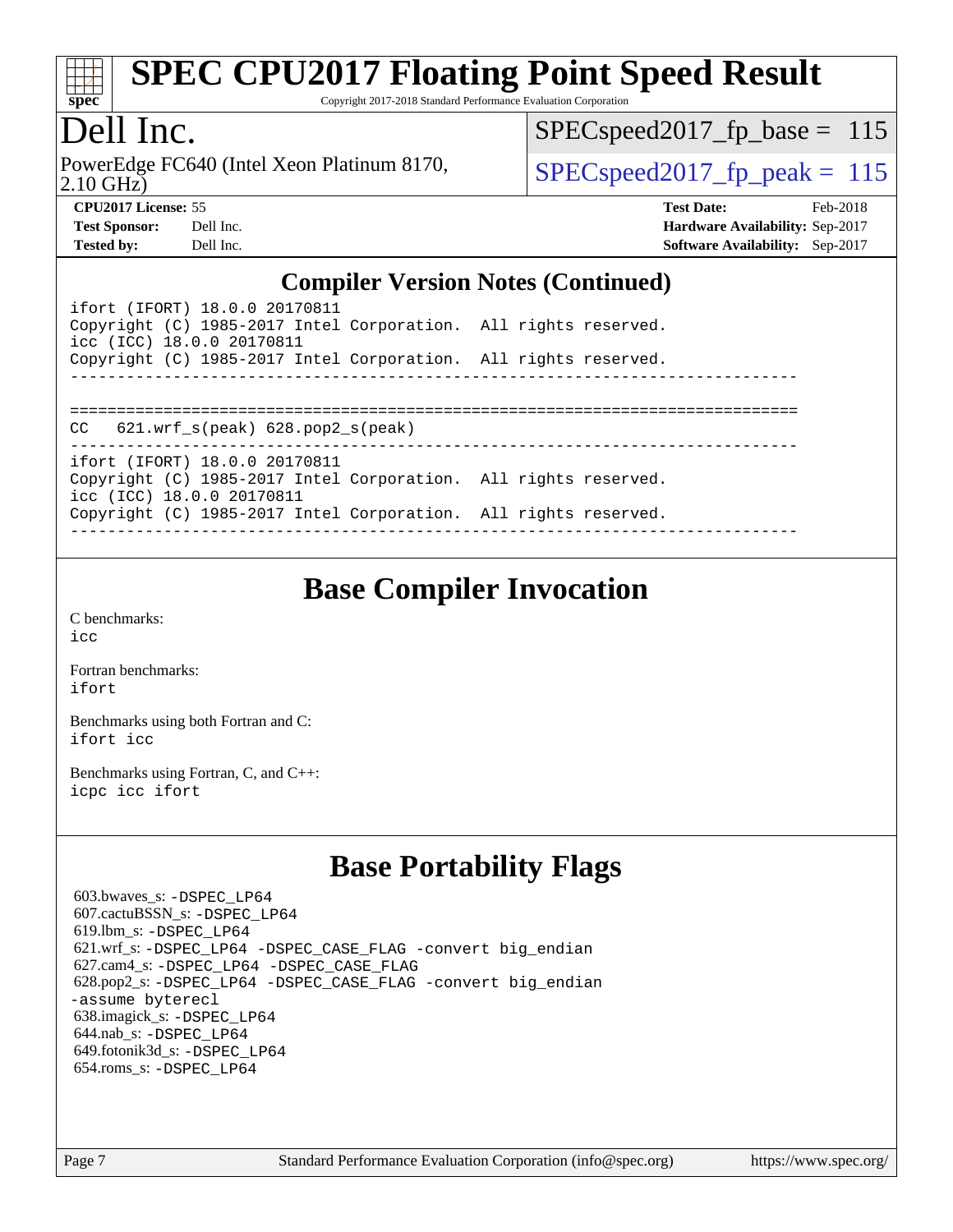

Copyright 2017-2018 Standard Performance Evaluation Corporation

# Dell Inc.

2.10 GHz) PowerEdge FC640 (Intel Xeon Platinum 8170,  $\vert$  SPECspeed2017 fp\_peak = 115

SPECspeed2017 fp base =  $115$ 

**[CPU2017 License:](http://www.spec.org/auto/cpu2017/Docs/result-fields.html#CPU2017License)** 55 **[Test Date:](http://www.spec.org/auto/cpu2017/Docs/result-fields.html#TestDate)** Feb-2018 **[Test Sponsor:](http://www.spec.org/auto/cpu2017/Docs/result-fields.html#TestSponsor)** Dell Inc. **[Hardware Availability:](http://www.spec.org/auto/cpu2017/Docs/result-fields.html#HardwareAvailability)** Sep-2017 **[Tested by:](http://www.spec.org/auto/cpu2017/Docs/result-fields.html#Testedby)** Dell Inc. **[Software Availability:](http://www.spec.org/auto/cpu2017/Docs/result-fields.html#SoftwareAvailability)** Sep-2017

# **[Base Optimization Flags](http://www.spec.org/auto/cpu2017/Docs/result-fields.html#BaseOptimizationFlags)**

[C benchmarks:](http://www.spec.org/auto/cpu2017/Docs/result-fields.html#Cbenchmarks)

[-xCORE-AVX512](http://www.spec.org/cpu2017/results/res2018q1/cpu2017-20180305-03810.flags.html#user_CCbase_f-xCORE-AVX512) [-ipo](http://www.spec.org/cpu2017/results/res2018q1/cpu2017-20180305-03810.flags.html#user_CCbase_f-ipo) [-O3](http://www.spec.org/cpu2017/results/res2018q1/cpu2017-20180305-03810.flags.html#user_CCbase_f-O3) [-no-prec-div](http://www.spec.org/cpu2017/results/res2018q1/cpu2017-20180305-03810.flags.html#user_CCbase_f-no-prec-div) [-qopt-prefetch](http://www.spec.org/cpu2017/results/res2018q1/cpu2017-20180305-03810.flags.html#user_CCbase_f-qopt-prefetch) [-ffinite-math-only](http://www.spec.org/cpu2017/results/res2018q1/cpu2017-20180305-03810.flags.html#user_CCbase_f_finite_math_only_cb91587bd2077682c4b38af759c288ed7c732db004271a9512da14a4f8007909a5f1427ecbf1a0fb78ff2a814402c6114ac565ca162485bbcae155b5e4258871) [-qopt-mem-layout-trans=3](http://www.spec.org/cpu2017/results/res2018q1/cpu2017-20180305-03810.flags.html#user_CCbase_f-qopt-mem-layout-trans_de80db37974c74b1f0e20d883f0b675c88c3b01e9d123adea9b28688d64333345fb62bc4a798493513fdb68f60282f9a726aa07f478b2f7113531aecce732043) [-qopenmp](http://www.spec.org/cpu2017/results/res2018q1/cpu2017-20180305-03810.flags.html#user_CCbase_qopenmp_16be0c44f24f464004c6784a7acb94aca937f053568ce72f94b139a11c7c168634a55f6653758ddd83bcf7b8463e8028bb0b48b77bcddc6b78d5d95bb1df2967) [-DSPEC\\_OPENMP](http://www.spec.org/cpu2017/results/res2018q1/cpu2017-20180305-03810.flags.html#suite_CCbase_DSPEC_OPENMP) [Fortran benchmarks:](http://www.spec.org/auto/cpu2017/Docs/result-fields.html#Fortranbenchmarks)

[-DSPEC\\_OPENMP](http://www.spec.org/cpu2017/results/res2018q1/cpu2017-20180305-03810.flags.html#suite_FCbase_DSPEC_OPENMP) [-xCORE-AVX512](http://www.spec.org/cpu2017/results/res2018q1/cpu2017-20180305-03810.flags.html#user_FCbase_f-xCORE-AVX512) [-ipo](http://www.spec.org/cpu2017/results/res2018q1/cpu2017-20180305-03810.flags.html#user_FCbase_f-ipo) [-O3](http://www.spec.org/cpu2017/results/res2018q1/cpu2017-20180305-03810.flags.html#user_FCbase_f-O3) [-no-prec-div](http://www.spec.org/cpu2017/results/res2018q1/cpu2017-20180305-03810.flags.html#user_FCbase_f-no-prec-div) [-qopt-prefetch](http://www.spec.org/cpu2017/results/res2018q1/cpu2017-20180305-03810.flags.html#user_FCbase_f-qopt-prefetch) [-ffinite-math-only](http://www.spec.org/cpu2017/results/res2018q1/cpu2017-20180305-03810.flags.html#user_FCbase_f_finite_math_only_cb91587bd2077682c4b38af759c288ed7c732db004271a9512da14a4f8007909a5f1427ecbf1a0fb78ff2a814402c6114ac565ca162485bbcae155b5e4258871) [-qopt-mem-layout-trans=3](http://www.spec.org/cpu2017/results/res2018q1/cpu2017-20180305-03810.flags.html#user_FCbase_f-qopt-mem-layout-trans_de80db37974c74b1f0e20d883f0b675c88c3b01e9d123adea9b28688d64333345fb62bc4a798493513fdb68f60282f9a726aa07f478b2f7113531aecce732043) [-qopenmp](http://www.spec.org/cpu2017/results/res2018q1/cpu2017-20180305-03810.flags.html#user_FCbase_qopenmp_16be0c44f24f464004c6784a7acb94aca937f053568ce72f94b139a11c7c168634a55f6653758ddd83bcf7b8463e8028bb0b48b77bcddc6b78d5d95bb1df2967) [-nostandard-realloc-lhs](http://www.spec.org/cpu2017/results/res2018q1/cpu2017-20180305-03810.flags.html#user_FCbase_f_2003_std_realloc_82b4557e90729c0f113870c07e44d33d6f5a304b4f63d4c15d2d0f1fab99f5daaed73bdb9275d9ae411527f28b936061aa8b9c8f2d63842963b95c9dd6426b8a) [-align array32byte](http://www.spec.org/cpu2017/results/res2018q1/cpu2017-20180305-03810.flags.html#user_FCbase_align_array32byte_b982fe038af199962ba9a80c053b8342c548c85b40b8e86eb3cc33dee0d7986a4af373ac2d51c3f7cf710a18d62fdce2948f201cd044323541f22fc0fffc51b6)

[Benchmarks using both Fortran and C:](http://www.spec.org/auto/cpu2017/Docs/result-fields.html#BenchmarksusingbothFortranandC)

[-xCORE-AVX512](http://www.spec.org/cpu2017/results/res2018q1/cpu2017-20180305-03810.flags.html#user_CC_FCbase_f-xCORE-AVX512) [-ipo](http://www.spec.org/cpu2017/results/res2018q1/cpu2017-20180305-03810.flags.html#user_CC_FCbase_f-ipo) [-O3](http://www.spec.org/cpu2017/results/res2018q1/cpu2017-20180305-03810.flags.html#user_CC_FCbase_f-O3) [-no-prec-div](http://www.spec.org/cpu2017/results/res2018q1/cpu2017-20180305-03810.flags.html#user_CC_FCbase_f-no-prec-div) [-qopt-prefetch](http://www.spec.org/cpu2017/results/res2018q1/cpu2017-20180305-03810.flags.html#user_CC_FCbase_f-qopt-prefetch) [-ffinite-math-only](http://www.spec.org/cpu2017/results/res2018q1/cpu2017-20180305-03810.flags.html#user_CC_FCbase_f_finite_math_only_cb91587bd2077682c4b38af759c288ed7c732db004271a9512da14a4f8007909a5f1427ecbf1a0fb78ff2a814402c6114ac565ca162485bbcae155b5e4258871) [-qopt-mem-layout-trans=3](http://www.spec.org/cpu2017/results/res2018q1/cpu2017-20180305-03810.flags.html#user_CC_FCbase_f-qopt-mem-layout-trans_de80db37974c74b1f0e20d883f0b675c88c3b01e9d123adea9b28688d64333345fb62bc4a798493513fdb68f60282f9a726aa07f478b2f7113531aecce732043) [-qopenmp](http://www.spec.org/cpu2017/results/res2018q1/cpu2017-20180305-03810.flags.html#user_CC_FCbase_qopenmp_16be0c44f24f464004c6784a7acb94aca937f053568ce72f94b139a11c7c168634a55f6653758ddd83bcf7b8463e8028bb0b48b77bcddc6b78d5d95bb1df2967) [-DSPEC\\_OPENMP](http://www.spec.org/cpu2017/results/res2018q1/cpu2017-20180305-03810.flags.html#suite_CC_FCbase_DSPEC_OPENMP) [-nostandard-realloc-lhs](http://www.spec.org/cpu2017/results/res2018q1/cpu2017-20180305-03810.flags.html#user_CC_FCbase_f_2003_std_realloc_82b4557e90729c0f113870c07e44d33d6f5a304b4f63d4c15d2d0f1fab99f5daaed73bdb9275d9ae411527f28b936061aa8b9c8f2d63842963b95c9dd6426b8a) [-align array32byte](http://www.spec.org/cpu2017/results/res2018q1/cpu2017-20180305-03810.flags.html#user_CC_FCbase_align_array32byte_b982fe038af199962ba9a80c053b8342c548c85b40b8e86eb3cc33dee0d7986a4af373ac2d51c3f7cf710a18d62fdce2948f201cd044323541f22fc0fffc51b6)

[Benchmarks using Fortran, C, and C++:](http://www.spec.org/auto/cpu2017/Docs/result-fields.html#BenchmarksusingFortranCandCXX) [-xCORE-AVX512](http://www.spec.org/cpu2017/results/res2018q1/cpu2017-20180305-03810.flags.html#user_CC_CXX_FCbase_f-xCORE-AVX512) [-ipo](http://www.spec.org/cpu2017/results/res2018q1/cpu2017-20180305-03810.flags.html#user_CC_CXX_FCbase_f-ipo) [-O3](http://www.spec.org/cpu2017/results/res2018q1/cpu2017-20180305-03810.flags.html#user_CC_CXX_FCbase_f-O3) [-no-prec-div](http://www.spec.org/cpu2017/results/res2018q1/cpu2017-20180305-03810.flags.html#user_CC_CXX_FCbase_f-no-prec-div) [-qopt-prefetch](http://www.spec.org/cpu2017/results/res2018q1/cpu2017-20180305-03810.flags.html#user_CC_CXX_FCbase_f-qopt-prefetch) [-ffinite-math-only](http://www.spec.org/cpu2017/results/res2018q1/cpu2017-20180305-03810.flags.html#user_CC_CXX_FCbase_f_finite_math_only_cb91587bd2077682c4b38af759c288ed7c732db004271a9512da14a4f8007909a5f1427ecbf1a0fb78ff2a814402c6114ac565ca162485bbcae155b5e4258871) [-qopt-mem-layout-trans=3](http://www.spec.org/cpu2017/results/res2018q1/cpu2017-20180305-03810.flags.html#user_CC_CXX_FCbase_f-qopt-mem-layout-trans_de80db37974c74b1f0e20d883f0b675c88c3b01e9d123adea9b28688d64333345fb62bc4a798493513fdb68f60282f9a726aa07f478b2f7113531aecce732043) [-qopenmp](http://www.spec.org/cpu2017/results/res2018q1/cpu2017-20180305-03810.flags.html#user_CC_CXX_FCbase_qopenmp_16be0c44f24f464004c6784a7acb94aca937f053568ce72f94b139a11c7c168634a55f6653758ddd83bcf7b8463e8028bb0b48b77bcddc6b78d5d95bb1df2967) [-DSPEC\\_OPENMP](http://www.spec.org/cpu2017/results/res2018q1/cpu2017-20180305-03810.flags.html#suite_CC_CXX_FCbase_DSPEC_OPENMP) [-nostandard-realloc-lhs](http://www.spec.org/cpu2017/results/res2018q1/cpu2017-20180305-03810.flags.html#user_CC_CXX_FCbase_f_2003_std_realloc_82b4557e90729c0f113870c07e44d33d6f5a304b4f63d4c15d2d0f1fab99f5daaed73bdb9275d9ae411527f28b936061aa8b9c8f2d63842963b95c9dd6426b8a) [-align array32byte](http://www.spec.org/cpu2017/results/res2018q1/cpu2017-20180305-03810.flags.html#user_CC_CXX_FCbase_align_array32byte_b982fe038af199962ba9a80c053b8342c548c85b40b8e86eb3cc33dee0d7986a4af373ac2d51c3f7cf710a18d62fdce2948f201cd044323541f22fc0fffc51b6)

# **[Base Other Flags](http://www.spec.org/auto/cpu2017/Docs/result-fields.html#BaseOtherFlags)**

[C benchmarks](http://www.spec.org/auto/cpu2017/Docs/result-fields.html#Cbenchmarks):  $-m64 - std= c11$  $-m64 - std= c11$ 

[Fortran benchmarks](http://www.spec.org/auto/cpu2017/Docs/result-fields.html#Fortranbenchmarks): [-m64](http://www.spec.org/cpu2017/results/res2018q1/cpu2017-20180305-03810.flags.html#user_FCbase_intel_intel64_18.0_af43caccfc8ded86e7699f2159af6efc7655f51387b94da716254467f3c01020a5059329e2569e4053f409e7c9202a7efc638f7a6d1ffb3f52dea4a3e31d82ab)

[Benchmarks using both Fortran and C](http://www.spec.org/auto/cpu2017/Docs/result-fields.html#BenchmarksusingbothFortranandC):  $-m64$   $-std=cl1$ 

[Benchmarks using Fortran, C, and C++:](http://www.spec.org/auto/cpu2017/Docs/result-fields.html#BenchmarksusingFortranCandCXX)  $-m64 - std= c11$  $-m64 - std= c11$ 

# **[Peak Compiler Invocation](http://www.spec.org/auto/cpu2017/Docs/result-fields.html#PeakCompilerInvocation)**

[C benchmarks](http://www.spec.org/auto/cpu2017/Docs/result-fields.html#Cbenchmarks): [icc](http://www.spec.org/cpu2017/results/res2018q1/cpu2017-20180305-03810.flags.html#user_CCpeak_intel_icc_18.0_66fc1ee009f7361af1fbd72ca7dcefbb700085f36577c54f309893dd4ec40d12360134090235512931783d35fd58c0460139e722d5067c5574d8eaf2b3e37e92)

[Fortran benchmarks](http://www.spec.org/auto/cpu2017/Docs/result-fields.html#Fortranbenchmarks): [ifort](http://www.spec.org/cpu2017/results/res2018q1/cpu2017-20180305-03810.flags.html#user_FCpeak_intel_ifort_18.0_8111460550e3ca792625aed983ce982f94888b8b503583aa7ba2b8303487b4d8a21a13e7191a45c5fd58ff318f48f9492884d4413fa793fd88dd292cad7027ca)

**(Continued on next page)**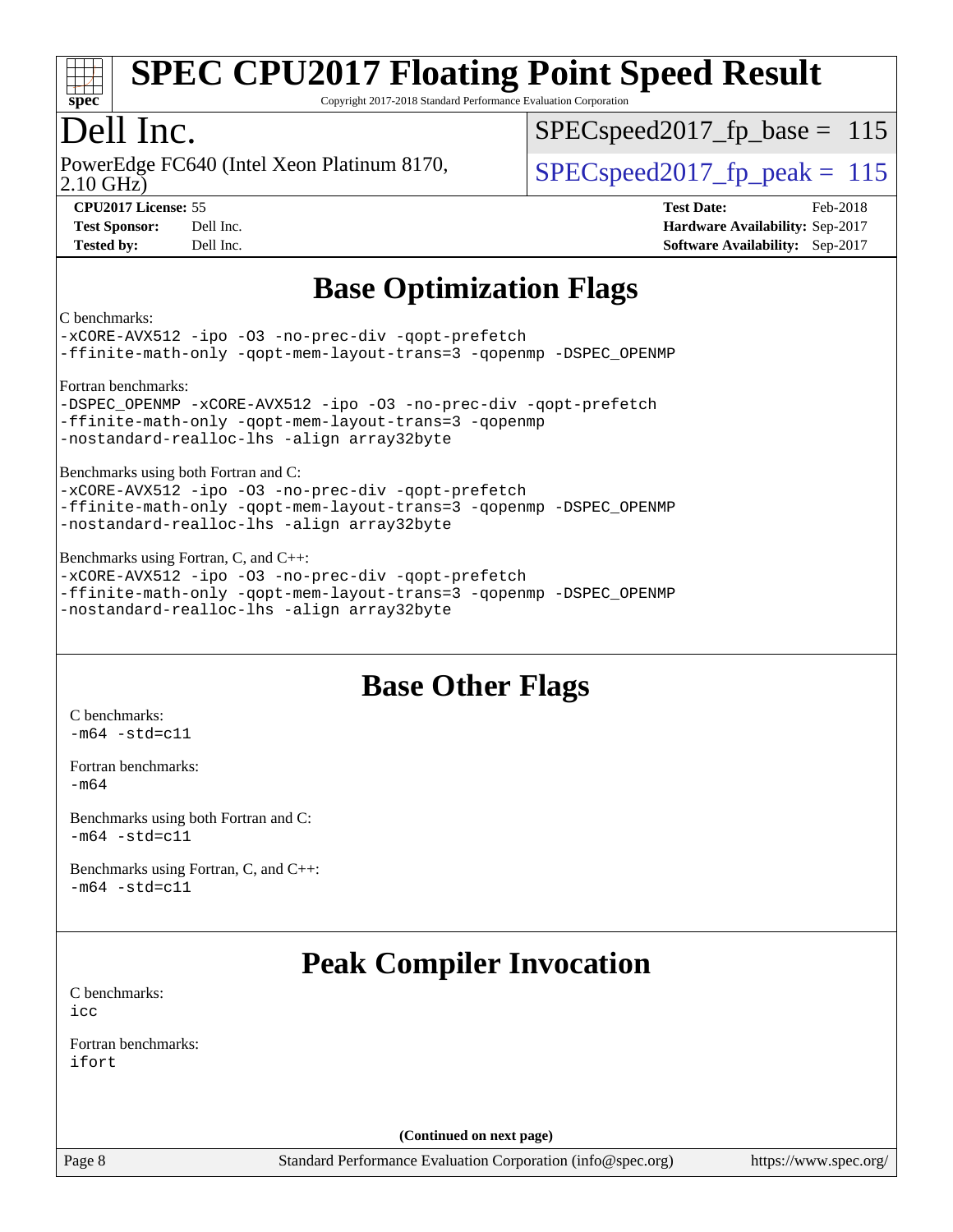

Copyright 2017-2018 Standard Performance Evaluation Corporation

# Dell Inc.

2.10 GHz) PowerEdge FC640 (Intel Xeon Platinum 8170,  $\vert$  SPECspeed2017 fp\_peak = 115

SPECspeed2017 fp base =  $115$ 

**[Tested by:](http://www.spec.org/auto/cpu2017/Docs/result-fields.html#Testedby)** Dell Inc. **[Software Availability:](http://www.spec.org/auto/cpu2017/Docs/result-fields.html#SoftwareAvailability)** Sep-2017

**[CPU2017 License:](http://www.spec.org/auto/cpu2017/Docs/result-fields.html#CPU2017License)** 55 **[Test Date:](http://www.spec.org/auto/cpu2017/Docs/result-fields.html#TestDate)** Feb-2018 **[Test Sponsor:](http://www.spec.org/auto/cpu2017/Docs/result-fields.html#TestSponsor)** Dell Inc. **[Hardware Availability:](http://www.spec.org/auto/cpu2017/Docs/result-fields.html#HardwareAvailability)** Sep-2017

# **[Peak Compiler Invocation \(Continued\)](http://www.spec.org/auto/cpu2017/Docs/result-fields.html#PeakCompilerInvocation)**

[Benchmarks using both Fortran and C](http://www.spec.org/auto/cpu2017/Docs/result-fields.html#BenchmarksusingbothFortranandC): [ifort](http://www.spec.org/cpu2017/results/res2018q1/cpu2017-20180305-03810.flags.html#user_CC_FCpeak_intel_ifort_18.0_8111460550e3ca792625aed983ce982f94888b8b503583aa7ba2b8303487b4d8a21a13e7191a45c5fd58ff318f48f9492884d4413fa793fd88dd292cad7027ca) [icc](http://www.spec.org/cpu2017/results/res2018q1/cpu2017-20180305-03810.flags.html#user_CC_FCpeak_intel_icc_18.0_66fc1ee009f7361af1fbd72ca7dcefbb700085f36577c54f309893dd4ec40d12360134090235512931783d35fd58c0460139e722d5067c5574d8eaf2b3e37e92)

[Benchmarks using Fortran, C, and C++:](http://www.spec.org/auto/cpu2017/Docs/result-fields.html#BenchmarksusingFortranCandCXX) [icpc](http://www.spec.org/cpu2017/results/res2018q1/cpu2017-20180305-03810.flags.html#user_CC_CXX_FCpeak_intel_icpc_18.0_c510b6838c7f56d33e37e94d029a35b4a7bccf4766a728ee175e80a419847e808290a9b78be685c44ab727ea267ec2f070ec5dc83b407c0218cded6866a35d07) [icc](http://www.spec.org/cpu2017/results/res2018q1/cpu2017-20180305-03810.flags.html#user_CC_CXX_FCpeak_intel_icc_18.0_66fc1ee009f7361af1fbd72ca7dcefbb700085f36577c54f309893dd4ec40d12360134090235512931783d35fd58c0460139e722d5067c5574d8eaf2b3e37e92) [ifort](http://www.spec.org/cpu2017/results/res2018q1/cpu2017-20180305-03810.flags.html#user_CC_CXX_FCpeak_intel_ifort_18.0_8111460550e3ca792625aed983ce982f94888b8b503583aa7ba2b8303487b4d8a21a13e7191a45c5fd58ff318f48f9492884d4413fa793fd88dd292cad7027ca)

**[Peak Portability Flags](http://www.spec.org/auto/cpu2017/Docs/result-fields.html#PeakPortabilityFlags)**

Same as Base Portability Flags

**[Peak Optimization Flags](http://www.spec.org/auto/cpu2017/Docs/result-fields.html#PeakOptimizationFlags)**

[C benchmarks](http://www.spec.org/auto/cpu2017/Docs/result-fields.html#Cbenchmarks):

 619.lbm\_s: [-prof-gen](http://www.spec.org/cpu2017/results/res2018q1/cpu2017-20180305-03810.flags.html#user_peakPASS1_CFLAGSPASS1_LDFLAGS619_lbm_s_prof_gen_5aa4926d6013ddb2a31985c654b3eb18169fc0c6952a63635c234f711e6e63dd76e94ad52365559451ec499a2cdb89e4dc58ba4c67ef54ca681ffbe1461d6b36)(pass 1) [-prof-use](http://www.spec.org/cpu2017/results/res2018q1/cpu2017-20180305-03810.flags.html#user_peakPASS2_CFLAGSPASS2_LDFLAGS619_lbm_s_prof_use_1a21ceae95f36a2b53c25747139a6c16ca95bd9def2a207b4f0849963b97e94f5260e30a0c64f4bb623698870e679ca08317ef8150905d41bd88c6f78df73f19)(pass 2) [-O2](http://www.spec.org/cpu2017/results/res2018q1/cpu2017-20180305-03810.flags.html#user_peakPASS1_COPTIMIZE619_lbm_s_f-O2) [-xCORE-AVX512](http://www.spec.org/cpu2017/results/res2018q1/cpu2017-20180305-03810.flags.html#user_peakPASS2_COPTIMIZE619_lbm_s_f-xCORE-AVX512) [-qopt-prefetch](http://www.spec.org/cpu2017/results/res2018q1/cpu2017-20180305-03810.flags.html#user_peakPASS1_COPTIMIZEPASS2_COPTIMIZE619_lbm_s_f-qopt-prefetch) [-ipo](http://www.spec.org/cpu2017/results/res2018q1/cpu2017-20180305-03810.flags.html#user_peakPASS2_COPTIMIZE619_lbm_s_f-ipo) [-O3](http://www.spec.org/cpu2017/results/res2018q1/cpu2017-20180305-03810.flags.html#user_peakPASS2_COPTIMIZE619_lbm_s_f-O3) [-ffinite-math-only](http://www.spec.org/cpu2017/results/res2018q1/cpu2017-20180305-03810.flags.html#user_peakPASS1_COPTIMIZEPASS2_COPTIMIZE619_lbm_s_f_finite_math_only_cb91587bd2077682c4b38af759c288ed7c732db004271a9512da14a4f8007909a5f1427ecbf1a0fb78ff2a814402c6114ac565ca162485bbcae155b5e4258871) [-no-prec-div](http://www.spec.org/cpu2017/results/res2018q1/cpu2017-20180305-03810.flags.html#user_peakPASS2_COPTIMIZE619_lbm_s_f-no-prec-div) [-qopt-mem-layout-trans=3](http://www.spec.org/cpu2017/results/res2018q1/cpu2017-20180305-03810.flags.html#user_peakPASS1_COPTIMIZEPASS2_COPTIMIZE619_lbm_s_f-qopt-mem-layout-trans_de80db37974c74b1f0e20d883f0b675c88c3b01e9d123adea9b28688d64333345fb62bc4a798493513fdb68f60282f9a726aa07f478b2f7113531aecce732043) [-DSPEC\\_SUPPRESS\\_OPENMP](http://www.spec.org/cpu2017/results/res2018q1/cpu2017-20180305-03810.flags.html#suite_peakPASS1_COPTIMIZE619_lbm_s_DSPEC_SUPPRESS_OPENMP) [-qopenmp](http://www.spec.org/cpu2017/results/res2018q1/cpu2017-20180305-03810.flags.html#user_peakPASS2_COPTIMIZE619_lbm_s_qopenmp_16be0c44f24f464004c6784a7acb94aca937f053568ce72f94b139a11c7c168634a55f6653758ddd83bcf7b8463e8028bb0b48b77bcddc6b78d5d95bb1df2967) [-DSPEC\\_OPENMP](http://www.spec.org/cpu2017/results/res2018q1/cpu2017-20180305-03810.flags.html#suite_peakPASS2_COPTIMIZE619_lbm_s_DSPEC_OPENMP) 638.imagick\_s: [-xCORE-AVX512](http://www.spec.org/cpu2017/results/res2018q1/cpu2017-20180305-03810.flags.html#user_peakCOPTIMIZE638_imagick_s_f-xCORE-AVX512) [-ipo](http://www.spec.org/cpu2017/results/res2018q1/cpu2017-20180305-03810.flags.html#user_peakCOPTIMIZE638_imagick_s_f-ipo) [-O3](http://www.spec.org/cpu2017/results/res2018q1/cpu2017-20180305-03810.flags.html#user_peakCOPTIMIZE638_imagick_s_f-O3) [-no-prec-div](http://www.spec.org/cpu2017/results/res2018q1/cpu2017-20180305-03810.flags.html#user_peakCOPTIMIZE638_imagick_s_f-no-prec-div) [-qopt-prefetch](http://www.spec.org/cpu2017/results/res2018q1/cpu2017-20180305-03810.flags.html#user_peakCOPTIMIZE638_imagick_s_f-qopt-prefetch) [-ffinite-math-only](http://www.spec.org/cpu2017/results/res2018q1/cpu2017-20180305-03810.flags.html#user_peakCOPTIMIZE638_imagick_s_f_finite_math_only_cb91587bd2077682c4b38af759c288ed7c732db004271a9512da14a4f8007909a5f1427ecbf1a0fb78ff2a814402c6114ac565ca162485bbcae155b5e4258871) [-qopt-mem-layout-trans=3](http://www.spec.org/cpu2017/results/res2018q1/cpu2017-20180305-03810.flags.html#user_peakCOPTIMIZE638_imagick_s_f-qopt-mem-layout-trans_de80db37974c74b1f0e20d883f0b675c88c3b01e9d123adea9b28688d64333345fb62bc4a798493513fdb68f60282f9a726aa07f478b2f7113531aecce732043) [-qopenmp](http://www.spec.org/cpu2017/results/res2018q1/cpu2017-20180305-03810.flags.html#user_peakCOPTIMIZE638_imagick_s_qopenmp_16be0c44f24f464004c6784a7acb94aca937f053568ce72f94b139a11c7c168634a55f6653758ddd83bcf7b8463e8028bb0b48b77bcddc6b78d5d95bb1df2967) [-DSPEC\\_OPENMP](http://www.spec.org/cpu2017/results/res2018q1/cpu2017-20180305-03810.flags.html#suite_peakCOPTIMIZE638_imagick_s_DSPEC_OPENMP) 644.nab\_s: Same as 638.imagick\_s [Fortran benchmarks](http://www.spec.org/auto/cpu2017/Docs/result-fields.html#Fortranbenchmarks): [-prof-gen](http://www.spec.org/cpu2017/results/res2018q1/cpu2017-20180305-03810.flags.html#user_FCpeak_prof_gen_5aa4926d6013ddb2a31985c654b3eb18169fc0c6952a63635c234f711e6e63dd76e94ad52365559451ec499a2cdb89e4dc58ba4c67ef54ca681ffbe1461d6b36)(pass 1) [-prof-use](http://www.spec.org/cpu2017/results/res2018q1/cpu2017-20180305-03810.flags.html#user_FCpeak_prof_use_1a21ceae95f36a2b53c25747139a6c16ca95bd9def2a207b4f0849963b97e94f5260e30a0c64f4bb623698870e679ca08317ef8150905d41bd88c6f78df73f19)(pass 2) [-DSPEC\\_SUPPRESS\\_OPENMP](http://www.spec.org/cpu2017/results/res2018q1/cpu2017-20180305-03810.flags.html#suite_FCpeak_DSPEC_SUPPRESS_OPENMP) -DSPEC OPENMP [-O2](http://www.spec.org/cpu2017/results/res2018q1/cpu2017-20180305-03810.flags.html#user_FCpeak_f-O2) [-xCORE-AVX512](http://www.spec.org/cpu2017/results/res2018q1/cpu2017-20180305-03810.flags.html#user_FCpeak_f-xCORE-AVX512) [-qopt-prefetch](http://www.spec.org/cpu2017/results/res2018q1/cpu2017-20180305-03810.flags.html#user_FCpeak_f-qopt-prefetch) [-ipo](http://www.spec.org/cpu2017/results/res2018q1/cpu2017-20180305-03810.flags.html#user_FCpeak_f-ipo) [-O3](http://www.spec.org/cpu2017/results/res2018q1/cpu2017-20180305-03810.flags.html#user_FCpeak_f-O3) [-ffinite-math-only](http://www.spec.org/cpu2017/results/res2018q1/cpu2017-20180305-03810.flags.html#user_FCpeak_f_finite_math_only_cb91587bd2077682c4b38af759c288ed7c732db004271a9512da14a4f8007909a5f1427ecbf1a0fb78ff2a814402c6114ac565ca162485bbcae155b5e4258871) [-no-prec-div](http://www.spec.org/cpu2017/results/res2018q1/cpu2017-20180305-03810.flags.html#user_FCpeak_f-no-prec-div) [-qopt-mem-layout-trans=3](http://www.spec.org/cpu2017/results/res2018q1/cpu2017-20180305-03810.flags.html#user_FCpeak_f-qopt-mem-layout-trans_de80db37974c74b1f0e20d883f0b675c88c3b01e9d123adea9b28688d64333345fb62bc4a798493513fdb68f60282f9a726aa07f478b2f7113531aecce732043) [-qopenmp](http://www.spec.org/cpu2017/results/res2018q1/cpu2017-20180305-03810.flags.html#user_FCpeak_qopenmp_16be0c44f24f464004c6784a7acb94aca937f053568ce72f94b139a11c7c168634a55f6653758ddd83bcf7b8463e8028bb0b48b77bcddc6b78d5d95bb1df2967) [-nostandard-realloc-lhs](http://www.spec.org/cpu2017/results/res2018q1/cpu2017-20180305-03810.flags.html#user_FCpeak_f_2003_std_realloc_82b4557e90729c0f113870c07e44d33d6f5a304b4f63d4c15d2d0f1fab99f5daaed73bdb9275d9ae411527f28b936061aa8b9c8f2d63842963b95c9dd6426b8a) [-align array32byte](http://www.spec.org/cpu2017/results/res2018q1/cpu2017-20180305-03810.flags.html#user_FCpeak_align_array32byte_b982fe038af199962ba9a80c053b8342c548c85b40b8e86eb3cc33dee0d7986a4af373ac2d51c3f7cf710a18d62fdce2948f201cd044323541f22fc0fffc51b6) [Benchmarks using both Fortran and C](http://www.spec.org/auto/cpu2017/Docs/result-fields.html#BenchmarksusingbothFortranandC): 621.wrf\_s: [-prof-gen](http://www.spec.org/cpu2017/results/res2018q1/cpu2017-20180305-03810.flags.html#user_peakPASS1_CFLAGSPASS1_FFLAGSPASS1_LDFLAGS621_wrf_s_prof_gen_5aa4926d6013ddb2a31985c654b3eb18169fc0c6952a63635c234f711e6e63dd76e94ad52365559451ec499a2cdb89e4dc58ba4c67ef54ca681ffbe1461d6b36)(pass 1) [-prof-use](http://www.spec.org/cpu2017/results/res2018q1/cpu2017-20180305-03810.flags.html#user_peakPASS2_CFLAGSPASS2_FFLAGSPASS2_LDFLAGS621_wrf_s_prof_use_1a21ceae95f36a2b53c25747139a6c16ca95bd9def2a207b4f0849963b97e94f5260e30a0c64f4bb623698870e679ca08317ef8150905d41bd88c6f78df73f19)(pass 2) [-O2](http://www.spec.org/cpu2017/results/res2018q1/cpu2017-20180305-03810.flags.html#user_peakPASS1_COPTIMIZEPASS1_FOPTIMIZE621_wrf_s_f-O2) [-xCORE-AVX512](http://www.spec.org/cpu2017/results/res2018q1/cpu2017-20180305-03810.flags.html#user_peakPASS2_COPTIMIZEPASS2_FOPTIMIZE621_wrf_s_f-xCORE-AVX512) [-qopt-prefetch](http://www.spec.org/cpu2017/results/res2018q1/cpu2017-20180305-03810.flags.html#user_peakPASS1_COPTIMIZEPASS1_FOPTIMIZEPASS2_COPTIMIZEPASS2_FOPTIMIZE621_wrf_s_f-qopt-prefetch) [-ipo](http://www.spec.org/cpu2017/results/res2018q1/cpu2017-20180305-03810.flags.html#user_peakPASS2_COPTIMIZEPASS2_FOPTIMIZE621_wrf_s_f-ipo) [-O3](http://www.spec.org/cpu2017/results/res2018q1/cpu2017-20180305-03810.flags.html#user_peakPASS2_COPTIMIZEPASS2_FOPTIMIZE621_wrf_s_f-O3) [-ffinite-math-only](http://www.spec.org/cpu2017/results/res2018q1/cpu2017-20180305-03810.flags.html#user_peakPASS1_COPTIMIZEPASS1_FOPTIMIZEPASS2_COPTIMIZEPASS2_FOPTIMIZE621_wrf_s_f_finite_math_only_cb91587bd2077682c4b38af759c288ed7c732db004271a9512da14a4f8007909a5f1427ecbf1a0fb78ff2a814402c6114ac565ca162485bbcae155b5e4258871) [-no-prec-div](http://www.spec.org/cpu2017/results/res2018q1/cpu2017-20180305-03810.flags.html#user_peakPASS2_COPTIMIZEPASS2_FOPTIMIZE621_wrf_s_f-no-prec-div) [-qopt-mem-layout-trans=3](http://www.spec.org/cpu2017/results/res2018q1/cpu2017-20180305-03810.flags.html#user_peakPASS1_COPTIMIZEPASS1_FOPTIMIZEPASS2_COPTIMIZEPASS2_FOPTIMIZE621_wrf_s_f-qopt-mem-layout-trans_de80db37974c74b1f0e20d883f0b675c88c3b01e9d123adea9b28688d64333345fb62bc4a798493513fdb68f60282f9a726aa07f478b2f7113531aecce732043) [-DSPEC\\_SUPPRESS\\_OPENMP](http://www.spec.org/cpu2017/results/res2018q1/cpu2017-20180305-03810.flags.html#suite_peakPASS1_COPTIMIZEPASS1_FOPTIMIZE621_wrf_s_DSPEC_SUPPRESS_OPENMP) [-qopenmp](http://www.spec.org/cpu2017/results/res2018q1/cpu2017-20180305-03810.flags.html#user_peakPASS2_COPTIMIZEPASS2_FOPTIMIZE621_wrf_s_qopenmp_16be0c44f24f464004c6784a7acb94aca937f053568ce72f94b139a11c7c168634a55f6653758ddd83bcf7b8463e8028bb0b48b77bcddc6b78d5d95bb1df2967) [-DSPEC\\_OPENMP](http://www.spec.org/cpu2017/results/res2018q1/cpu2017-20180305-03810.flags.html#suite_peakPASS2_COPTIMIZEPASS2_FOPTIMIZE621_wrf_s_DSPEC_OPENMP) [-nostandard-realloc-lhs](http://www.spec.org/cpu2017/results/res2018q1/cpu2017-20180305-03810.flags.html#user_peakEXTRA_FOPTIMIZE621_wrf_s_f_2003_std_realloc_82b4557e90729c0f113870c07e44d33d6f5a304b4f63d4c15d2d0f1fab99f5daaed73bdb9275d9ae411527f28b936061aa8b9c8f2d63842963b95c9dd6426b8a) [-align array32byte](http://www.spec.org/cpu2017/results/res2018q1/cpu2017-20180305-03810.flags.html#user_peakEXTRA_FOPTIMIZE621_wrf_s_align_array32byte_b982fe038af199962ba9a80c053b8342c548c85b40b8e86eb3cc33dee0d7986a4af373ac2d51c3f7cf710a18d62fdce2948f201cd044323541f22fc0fffc51b6) 627.cam4\_s: [-xCORE-AVX512](http://www.spec.org/cpu2017/results/res2018q1/cpu2017-20180305-03810.flags.html#user_peakCOPTIMIZEFOPTIMIZE627_cam4_s_f-xCORE-AVX512) [-ipo](http://www.spec.org/cpu2017/results/res2018q1/cpu2017-20180305-03810.flags.html#user_peakCOPTIMIZEFOPTIMIZE627_cam4_s_f-ipo) [-O3](http://www.spec.org/cpu2017/results/res2018q1/cpu2017-20180305-03810.flags.html#user_peakCOPTIMIZEFOPTIMIZE627_cam4_s_f-O3) [-no-prec-div](http://www.spec.org/cpu2017/results/res2018q1/cpu2017-20180305-03810.flags.html#user_peakCOPTIMIZEFOPTIMIZE627_cam4_s_f-no-prec-div) [-qopt-prefetch](http://www.spec.org/cpu2017/results/res2018q1/cpu2017-20180305-03810.flags.html#user_peakCOPTIMIZEFOPTIMIZE627_cam4_s_f-qopt-prefetch)

```
-ffinite-math-only -qopt-mem-layout-trans=3 -qopenmp
-DSPEC_OPENMP -nostandard-realloc-lhs -align array32byte
```
**(Continued on next page)**